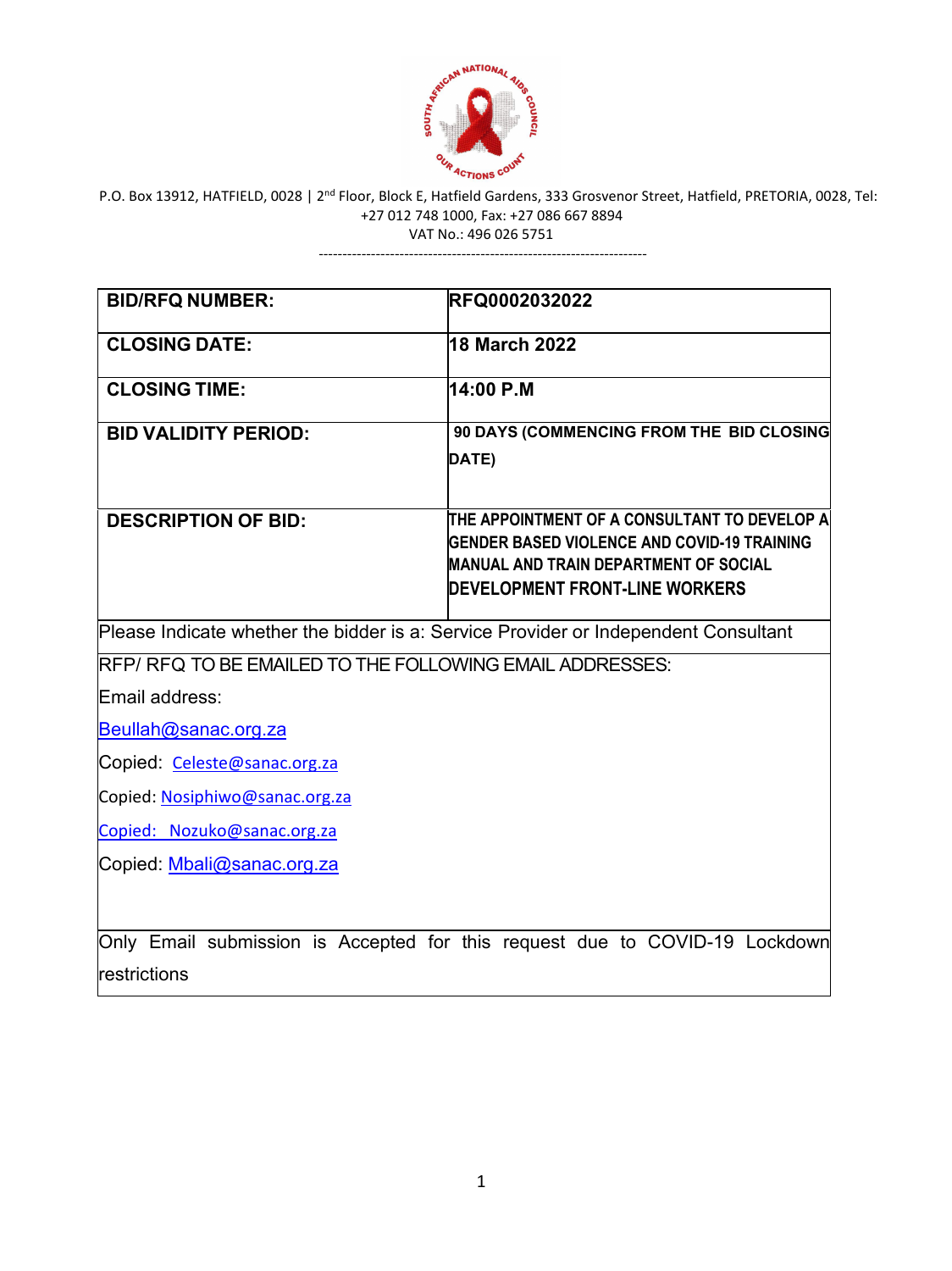

---------------------------------------------------------------------

# **TERMS OF REFERENCE FOR THE APPOINTMENT OF A CONSULTANT TO DEVELOP A GENDER BASED VIOLENCE AND COVID-19 TRAINING MANUAL AND TRAIN DEPARTMENT OF SOCIAL DEVELOPMENT FRONT-LINE WORKERS**

# **1. INTRODUCTION**

SANAC seeks to appoint a service provider to develop a GBV and covid-19 training manual with toolkits (GBV risk assessment tools etc.) for the effective prevention and management of Poly-Violence. The training manual will be used to train Social Service Practitioners (SSP) (Social workers, Social Auxiliary workers, Child and Youth Care workers, Community Development workers and Social Service paraprofessionals from the community-based organisations.

The SSPs are in the fore front of GBV programmes, providing direct service delivery in terms of prevention and post violence care, including counselling. The paraprofessionals who are largely volunteers provide basic GBV prevention services and advocacy in the communities. The training will include Social Service Practitioners at National and 9 Provinces targeting the 30 GBV hot spots districts (Provinces/ hotspots areas to be specified including the criteria for identification).

# **2. BACKGROUND**

Since the outbreak of COVID-19 identification in 2019 in China, and the declaration of it as a pandemic by the World Health Organisation, this virus has spread exponentially across the globe. Approximately 375m cases and 5.6m deaths due to COVID19 have been reported worldwide. The pandemic has disrupted the health care services, exposing longstanding inequalities, including adverse working and education conditions, economic disparities, and exacerbating the existing social vulnerabilities in the society.

Responding to the epidemic, South Africa has implemented some measures to combat the spread of COVID-19, including the imposition of hard lockdowns, quarantining individuals for varying periods of time, and encouraging people to maintain social distancing. These drastic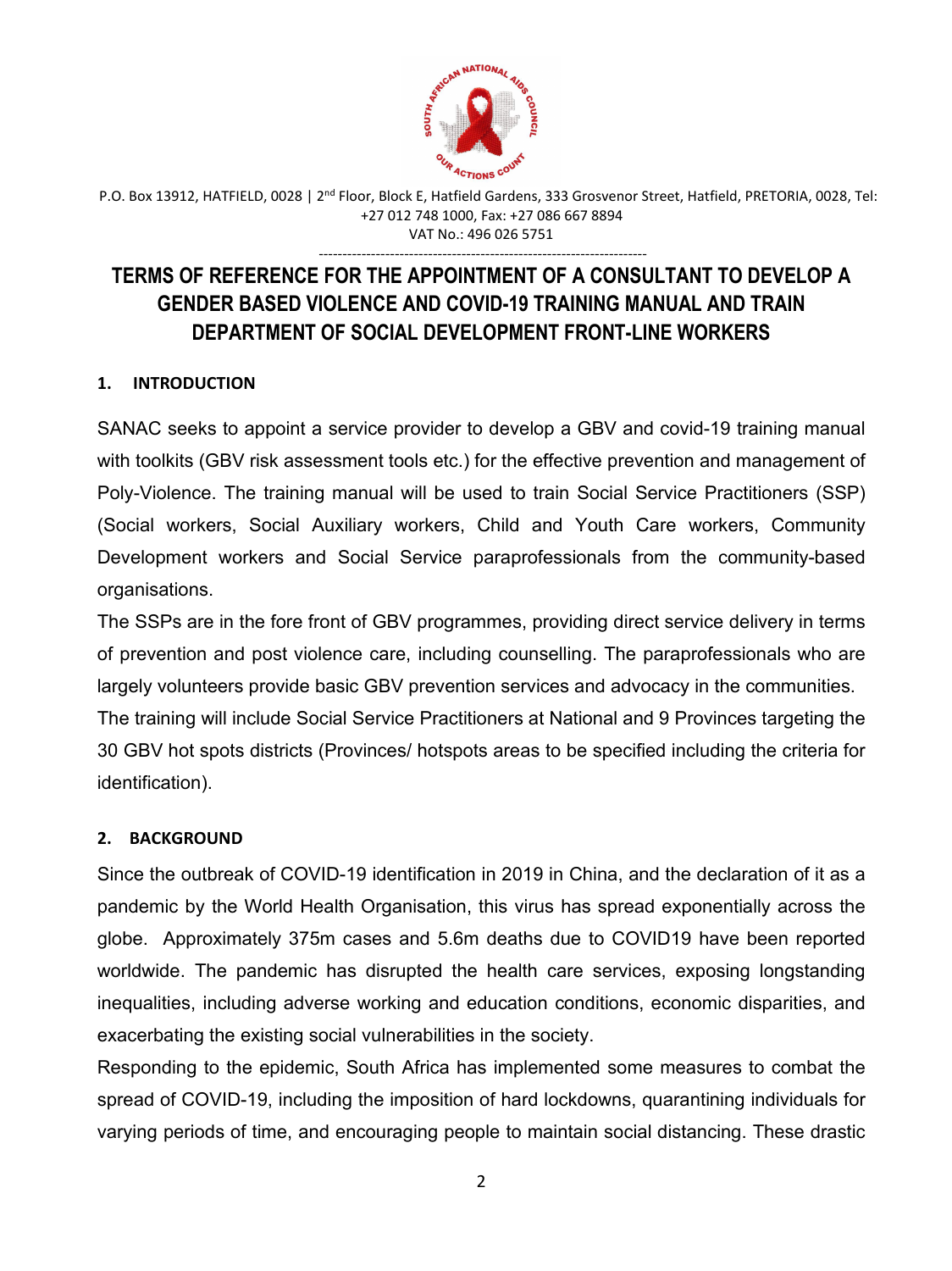

---------------------------------------------------------------------

measures were responding to a situation where there were no vaccines or effective treatment for the virus, leading to a drastic alteration in the day-to-day lifestyle of the individuals and communities. The containment measures implemented have inadvertently resulted in negative consequences such as job losses, economic vulnerabilities, and psychological health issues resulting from isolation, loneliness, and uncertainty, among others.

#### **3. Covid -19 Epidemic and Gender Based Violence in South Africa**

In South Africa, Covid-19 lockdown encouraged spatial distance: a public health measure, with the highest rates in the region whereby an estimated 3.6m people have been infected and approximately 96 000 of them succumbing to the Covid-19 disease. Alongside, South Africa continue to experience other colliding epidemics including GBV, HIV, STI and TB. Unfortunately, like with any other pandemic, GBV thrives in situations where infection control measures through social isolations are implemented, exposing children and women and other vulnerable groups to harassment, sexual and domestic violence. Public life, which is frequently a coping mechanism and an escape for some women and girls at risk of domestic violence, was curtailed by the lockdown rules that forbade their movements. The lockdown imposed to deal with COVID-19 became a breeding opportunity and created greater freedom to abusers to victimise their victims. As such the country has recorded an increase in number of genderbased domestic violence cases against women especially during the hard lockdown. Increasing the violence were the fact that informal sources of help for victims of abuse were limited due to closed economic activities, and community-based helping services for domestic violence were not permitted to open. The perpetrators were consistently at home with the victims, whose help-seeking abilities behaviours were made impossible. Some victims struggled with public transportation to access informal help, visit the police, social workers, and other sources of help. Such a reality calls for an alternative measure that can provide tools, knowledge and means for the front-line workers render a continued support even during the times of crisis as seen with Covid-19.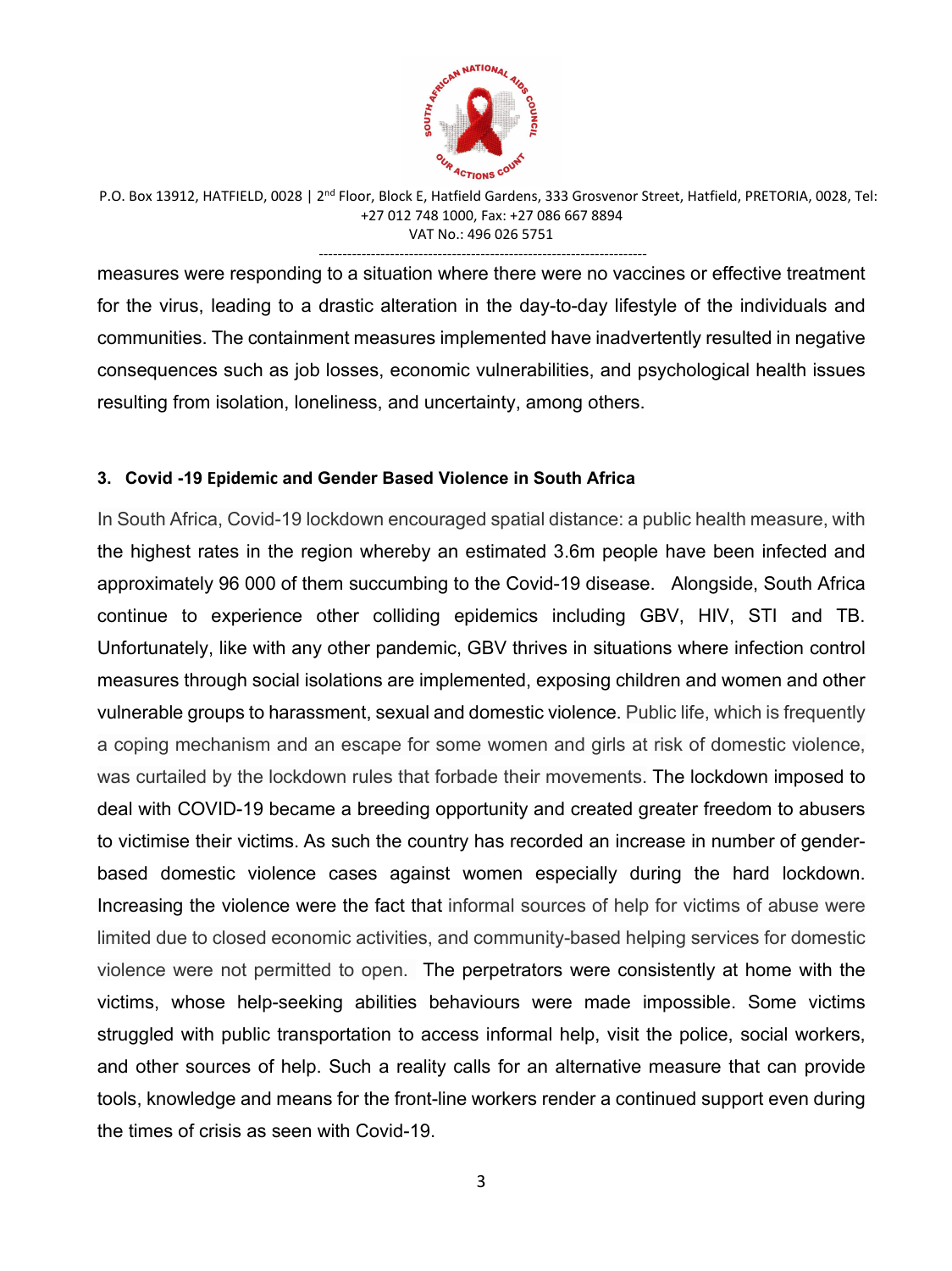

P.O. Box 13912, HATFIELD, 0028 | 2<sup>nd</sup> Floor, Block E, Hatfield Gardens, 333 Grosvenor Street, Hatfield, PRETORIA, 0028, Tel: +27 012 748 1000, Fax: +27 086 667 8894 VAT No.: 496 026 5751 ---------------------------------------------------------------------

### **4. Purpose of the assignment**

- To appoint a service provider to collate, review and strengthen the existing material on GBV and include information for an effective response to this crisis.
- To train the first responders in the social service space on GBV and Covid-19 and availing toolkits for use the Covid-19 crisis.

### **5. SCOPE OF WORK**

SANAC seeks to appoint a consultant/ consultancy to undertake the following assignment: **Phase 1:**

- **a)** Identify and collate the existing gender-based violence training material and Covid-19 and risk assessment toolkit to equip the first responders in social service sector, ensuring women and children are protected against any abuse.
- **b)** Package a responsive and solution orientated training material for the prevention and the management of GBV, implementable during crisis including at the time of Covid-19.

#### **Phase 2**:

- **c)** Through the guidance and support from the National and Provincial Department of Social Development, the Civil Society Forum deliver training to the first responders on Gender Based violence and Covid-19 response. This will be a face -face training with an alternative for a virtual, in the prevention and the management of gender-based violence/ polyviolence communities at risk of violence and abuse.
- **d)** Develop and consult the guidelines for the establishment of a community emergency response teams for the protection of women and children at risk of poly-violence. The emergency response team should be based in the communities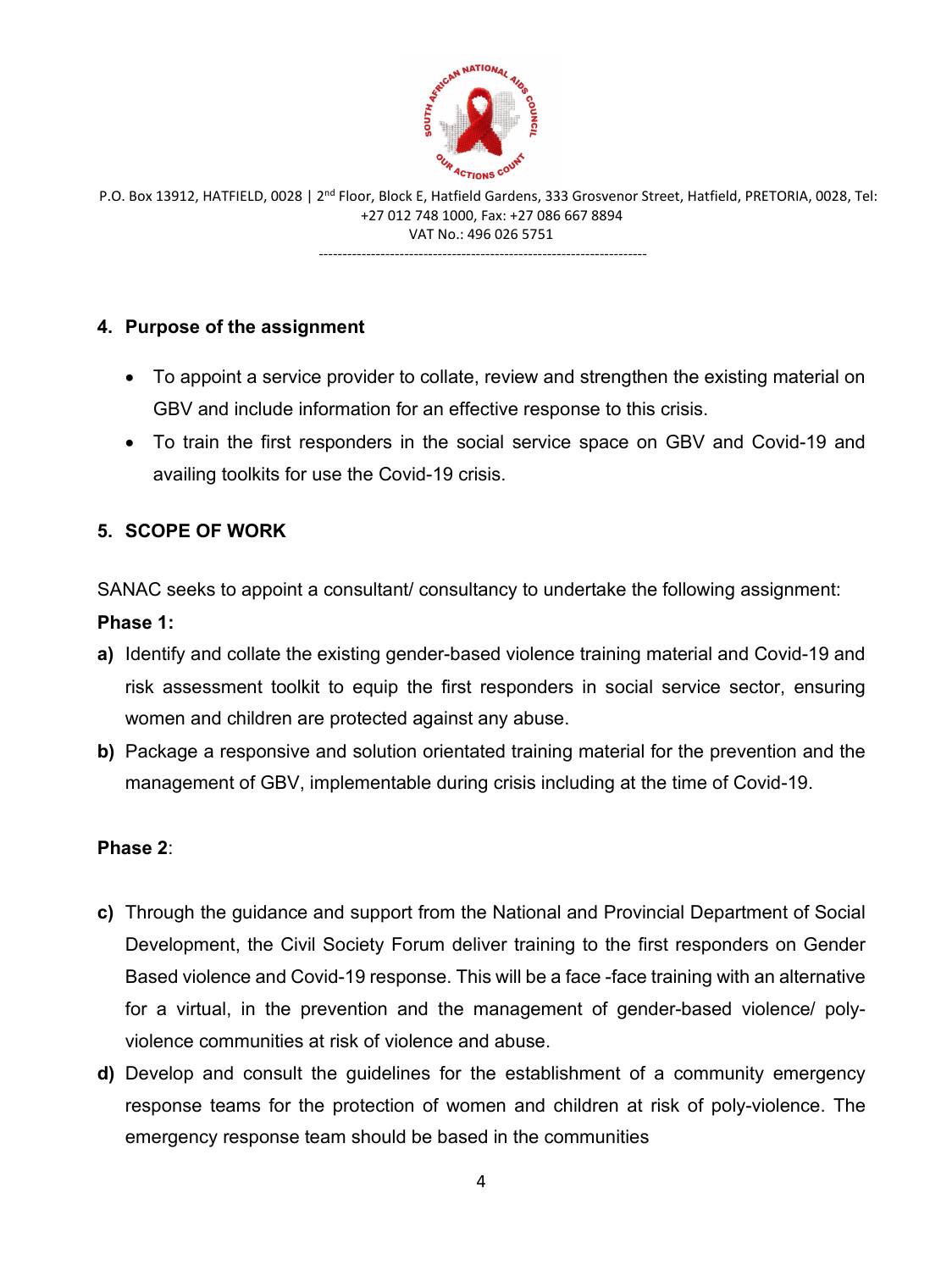

- ---------------------------------------------------------------------
- **e)** Guide Social Development Practitioners with the establishment of Community Disaster Management Plans.

### **6. EXPECTED DELIVERABLES**

- **a)** Project Inception report detailing the consultant's approach to the overall assignment, with a detailed project conceptual framework and a workplan.
- **b)** Print ready training manual and toolkits demonstrating the response by the first responders during Covid-19 that is protective and preventative, including the presentation slides.
- **c)** Training of the first responders from the 9 Provinces targeting 30 GBV hotspots districts and 1 National training at National level. Each training should have a minimum of 30 participants.
- **d)** Guidelines to establish community emergency response team against Gender Based Violence
- **e)** Evidence of an established and trained community emergency response teams against poly-victimisation
- **f)** A draft of a Community Disaster Management Plan in the management of genderbased violence during Covid-19.
- **g)** Training Project Report with attached attendance registers.

#### **7. DESIRED COMPETENCIES, TECHNICAL BACKGROUND AND EXPERIENCE**

SANAC Trust intends to contract a service provider with relevant experience and qualifications:

• Postgraduate university degree in Social or Community development Sciences or other relevant discipline, with speciality in gender studies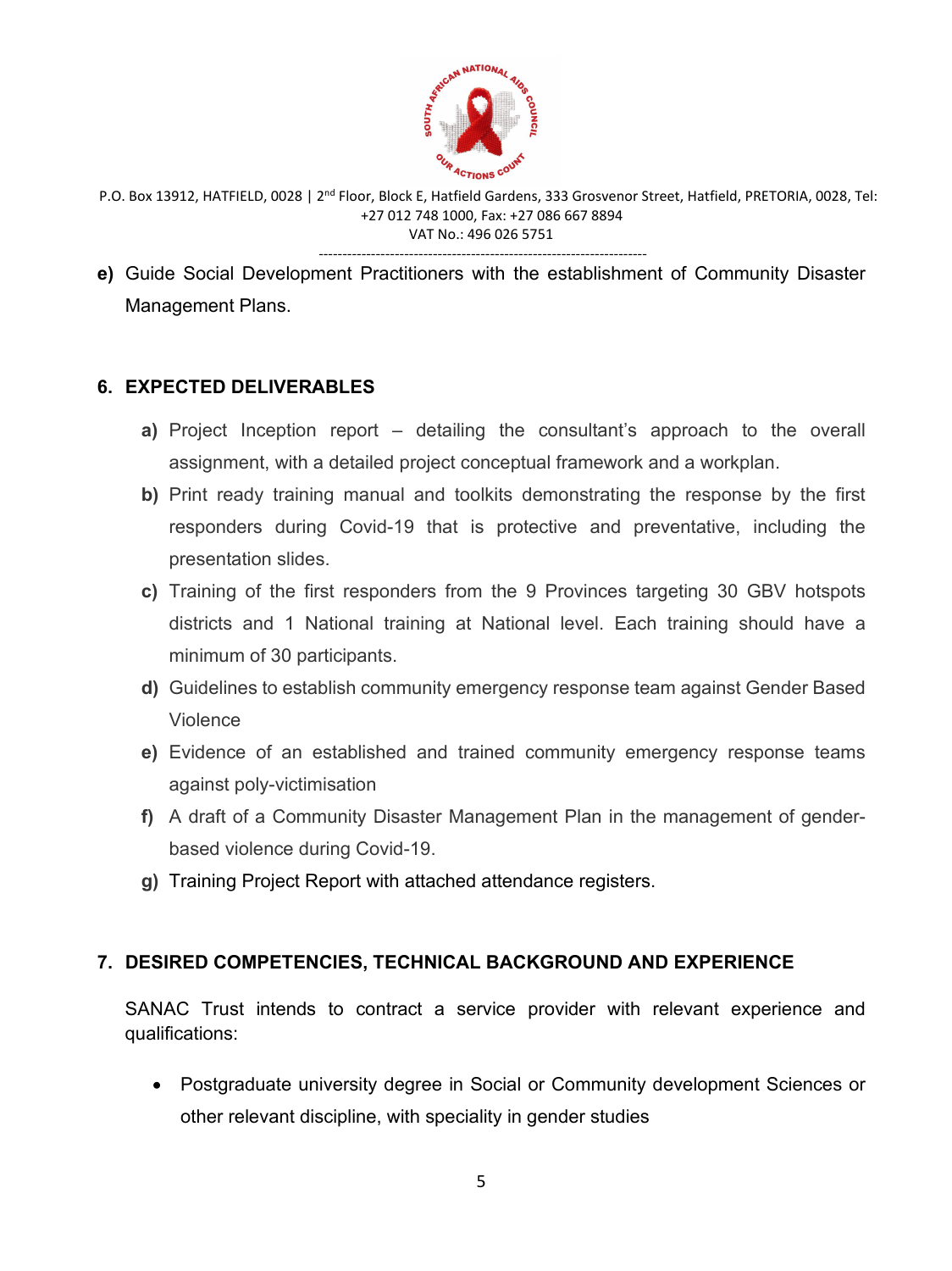

---------------------------------------------------------------------

- Demonstrate a thorough understanding of the gender-based violence in the context of other epidemics.
- Experience in working with government institutions preferrable the Department of Social Development and non-governmental organizations in supporting gender prevention and management.
- Familiarity and experience in designing gender training materials, analysis tools and methodologies
- Demonstrate experience in facilitation and knowledge in implementing and managing programmes during a disaster and crisis situations
- Proven track record of delivering similar projects timeously to a high standard under tight deadlines.
- Excellent analytical and strategic programming skills
- Outstanding communication and facilitation skills
- Excellent proficiency in oral and written English.
- Ability to work under pressure

#### **8. TIME -FRAMES**

The timeframes for the delivery of this assignment to commence immediately on the appointment and contracting of the service provider.

# **9. CONSULTANCY MANAGEMENT ARRANGEMENT**

The consultant will work closely with SANAC and DSD team under the leadership of the Global Fund TSU Manager.

#### **10. EVALUATION CRITERIA**

Proposals will be evaluated on a scale of 1–3 in accordance with the criteria below. The rating will be as follows: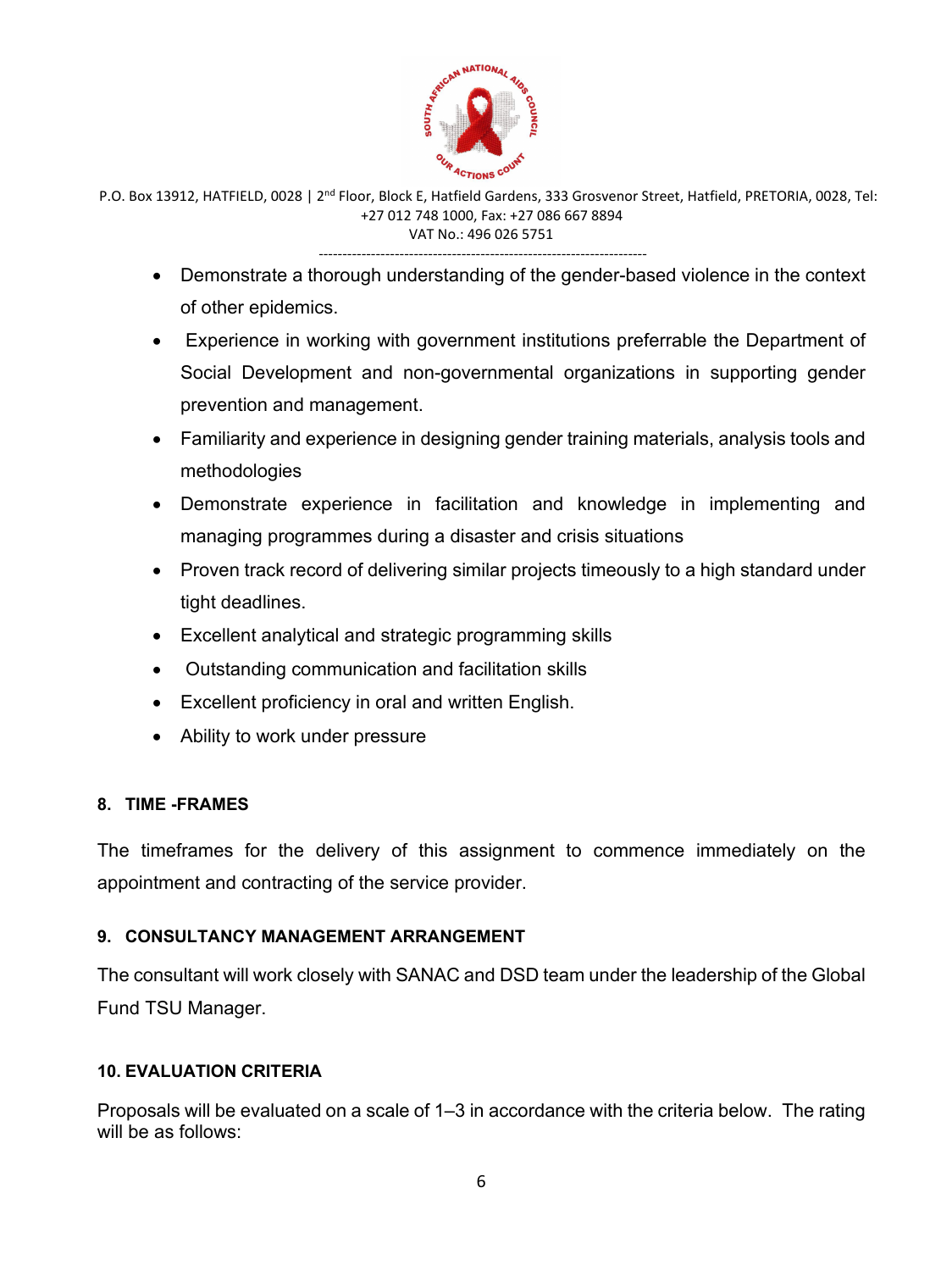

Bidders are required to obtain a minimum threshold of 70% to be evaluated further on price and BEE

# **Functionality Criteria**

| Element                                                                                                                                                                                                                                                 | Weight | Score |
|---------------------------------------------------------------------------------------------------------------------------------------------------------------------------------------------------------------------------------------------------------|--------|-------|
| Relevant qualifications and demonstrate expert<br>1)<br>knowledge on gender-based violence, the effects of<br>Covid -19 and how this has affected the vulnerable<br>populations.<br>0 points = Lack of qualification and knowledge                      | 30     |       |
| 15 points = Moderate qualification and knowledge<br>$\bullet$<br>30 points = Relevant qualification and knowledge                                                                                                                                       |        |       |
| 2) Knowledge, skills, and experience in the development<br>of training materials.<br>0 points = No skills and experience<br>15 points = Moderate skills and experience<br>30 points = Advanced skills, knowledge &<br>experience                        | 30     |       |
| 3) Facilitation knowledge and experience<br>0 -2-years training experience $-0$<br>5-10 years training experience-10<br>10 years and more experience - 20                                                                                               | 20     |       |
| Experience in working with government institutions<br>4)<br>preferably the Department of Social Development<br>and/or non-governmental organizations.<br>$>1 - 2$ years' experience $-0$<br>2- 5 years' experience -5<br>5 year and more experience -10 | 10     |       |